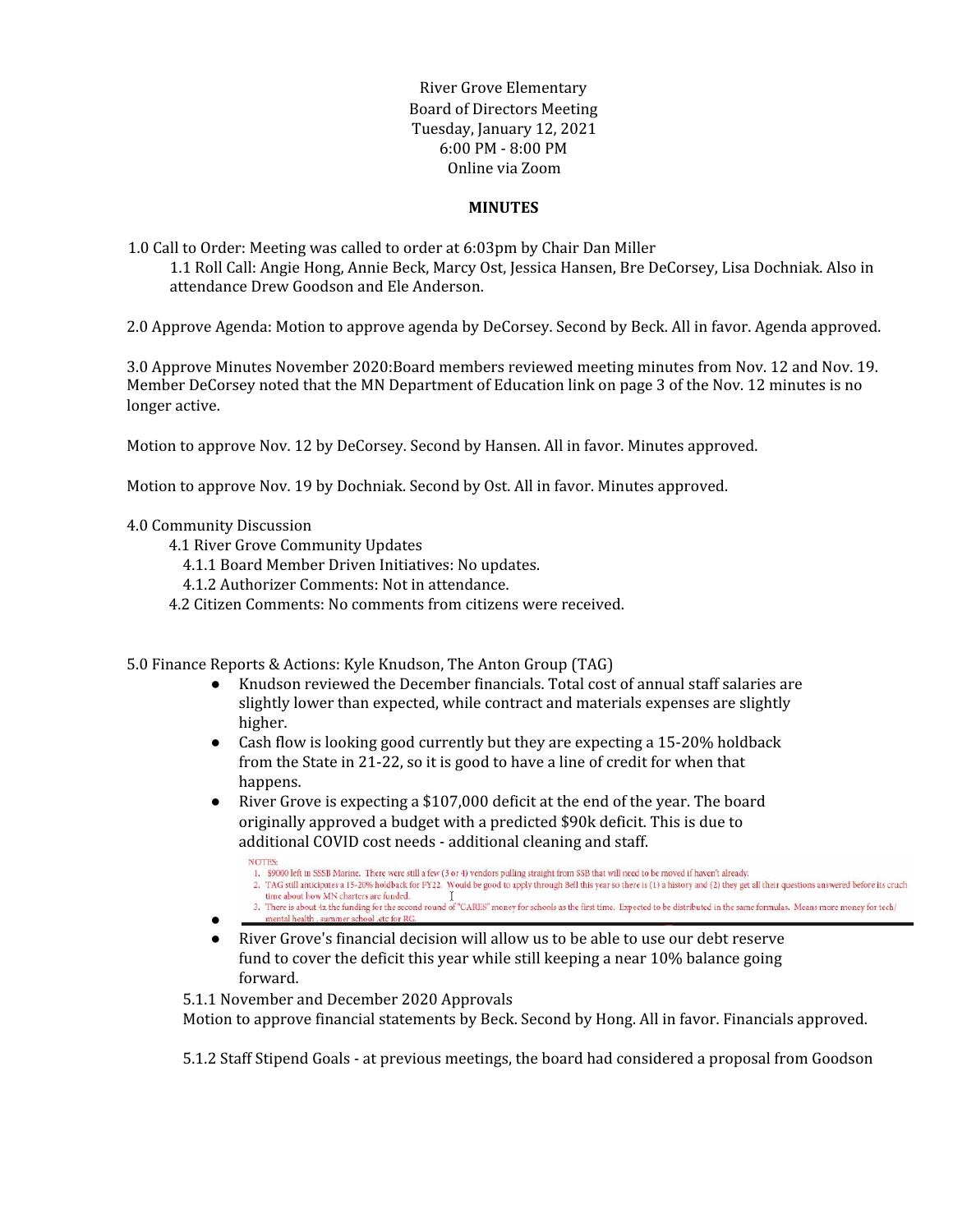to give staff additional stipends to compensate them for their additional work this year. This would happen in April or May. However, given the financial strain the school is under this year, the financial committee is waiting to see if that will be possible.

6.0 Director's Report: Drew Goodson

- Goodson provided updates on current enrollment for 20-21 and new applications received for 21-22.
	- $\circ$  61 total applications for next year, which is 9 higher than last year. 44 applications for kindergarten. Some families are applying with the intent to move to Marine if they are accepted. There are also families that held back incoming kindergarteners this year, due to COVID, but will enroll next year.
- There is currently a roof replacement project underway on campus at the commons. River Grove also secured an Iso-Aire purifier that will be used in the room used for daycare.
- River Grove will be hiring some new staff for 2021.

# 6.1.1 PTO Report

- Breena Slivik provided an update on recent PTO meetings.
	- $\circ$  Only two people attended the last meeting. The PTO sponsored a staff-building activity before the holidays, sponsored a tree for the Marine Enchanted Forest, and organized the merchandise pick-up.
	- $\circ$  PTO is currently planning for a Read-a-Thon this spring and a take-home craft kit for new families. Also hoping to plan a community sledding day.
	- PTO also recently sent a letter to May Twp families updating them on River Grove's CUP amendment request and encouraging them to contact their township board members and attend the upcoming meeting.
	- Jessica Hansen and Annie Beck thanked the PTO for the gifts for teachers.

## 7.0 Old Business

- 7.1 May Township Conditional Use Permit Updates
	- River Grove submitted a CUP amendment request to May Twp to increase the school's enrollment limit to allow for two sections of each grade (300 students). Last Thursday, the township board held a pre-hearing to review the CUP components including traffic study, where families live that attend Grove, status of septic inspections, and safety plans.
	- Next will be a planning commission meeting on Jan. 28. There will be a public comment opportunity and parents are encouraged to attend and speak.
	- If the CUP amendment request is denied or delayed, we will need to turn away some of the students applying to attend River Grove next year.
	- May Twp has 60 days since Dec. 10 to make a decision and is allowed to extend for another 60 days after that, if needed. That could mean early April by the time we have a decision.

### 8.0 New Business

8.1 2021-2022 Class Sizes

- River Grove is currently expecting openings for 20 new students, all in Kindergarten, next year if May Twp does not approve the CUP amendment request.
- Staff are currently recommending that we offer enrollment for only 1 section of kindergarteners next year and consider opening a second section later if it becomes possible. This would also give us a better idea of which families actually decide to enroll. A lot of families apply to multiple schools and eventually decide to turn down openings at Grove when offered.
- After May Twp. makes a decision on the CUP amendment, River Grove could decide to open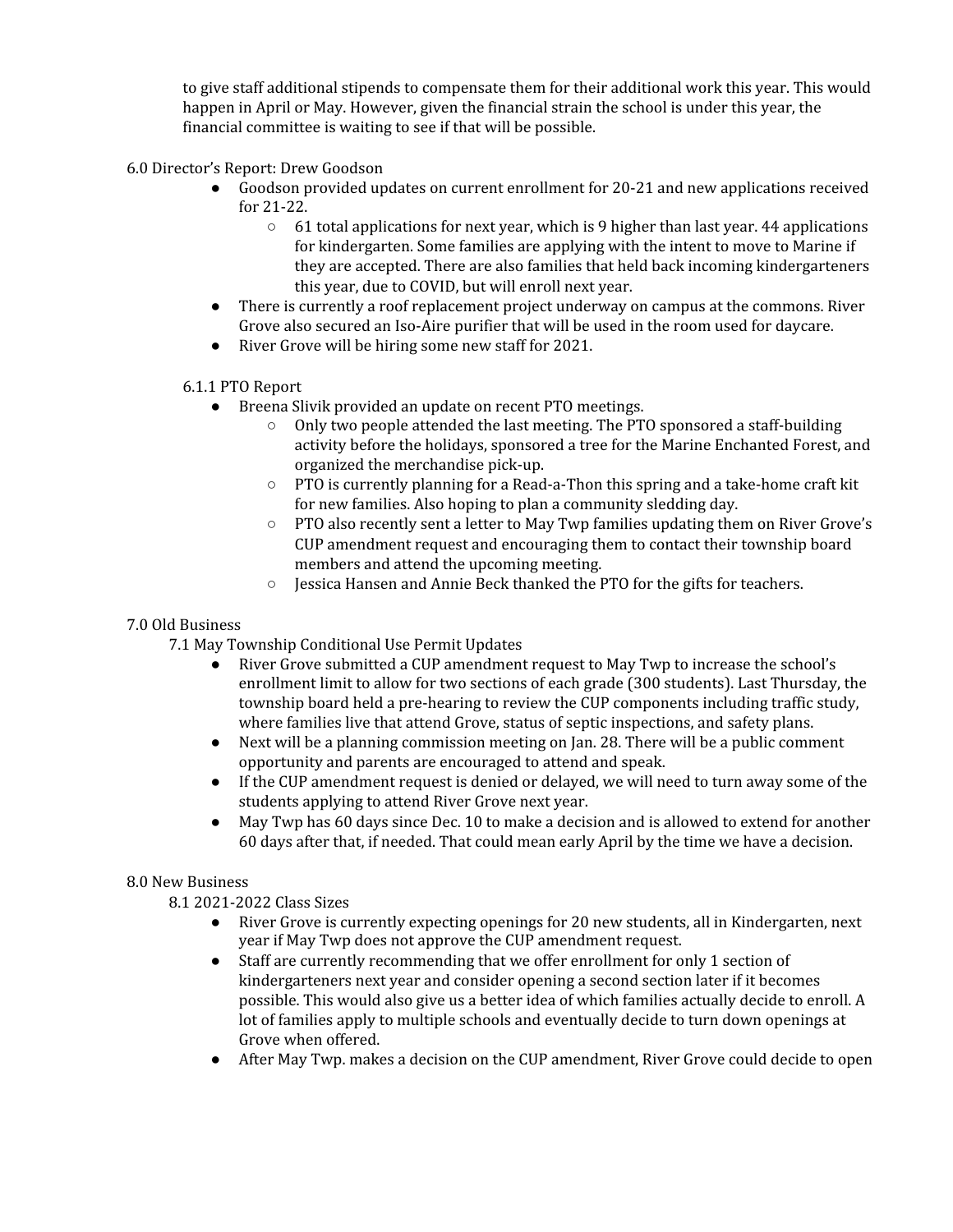a second section of Kindergarten or accept more students for the older grades. Unfortunately, it could be as late as April before the board is able to do this and we might have to turn away families that chose to homeschool in 20-21 and want to come back in 21-22. Goodson encouraged May Twp. families to contact their officials and voice their support for River Grove and the CUP amendment request.

● Motion to approve staff recommendation as stated and add one section of kindergarten in 21-22. Motion by Beck. Second by Ost. All in favor. Motion approved.

8.2 2021-2022 School Calendar

● Proposal to start school before Labor Day on Aug. 30. MEA will no longer be happening in 2021, so Grove is proposing a shorter break in October, but not a full week. Spring break March 7-11 would be the same at District 834. Staff will be requesting board approval for the calendar at the February board meeting.

9.0 COVID Response and Learning Model Changes: Goodson

- The current number of positive cases per 10,000 county population is 44.49, which is down from a high of 159 in Nov/Dec when the school moved to full distant learning.
- Based on the initial guidance provided by the state at the beginning of the school year, this would put Grove in the category where it would be safe to return to hybrid in-person learning. However, it is still higher than the rate recommended by the CDC for safe return to school (that would be 20/10,000).
- However, on Dec. 17, Governor Walz announced that these guidelines would no longer apply and elementary schools are now encouraged to return to in-person learning with the incorporation of additional safety measures.
	- The State Dept. of Health has determined that children are less likely to contract and spread the COVID virus.
	- Changes to safety protocols: recommended bi-weekly COVID testing; face shields for teachers and staff; 3ft of distancing between student; phased return to school.
	- Grove teachers and staff are expected to receive vaccines by the end of February but not yet.
	- Nearby district and charter schools are planning to reopen following a phased approach, with k-2 coming back beginning Jan. 19 and 3-5 coming back two weeks later in February.
	- Staff survey:There are a mix of responses. Some want to remain fully distant; others want to come back fully in person. Not many want to go back to hybrid due to the difficulty in implementation.
	- $\circ$  Family survey: 5 students requested a move from DL to on campus; 5 requested a move from on-campus to DL.
	- Staffing/operations: Grove has job postings open for gen ed and spEd paras. Transportation - we need to be able to maintain 50% capacity only. Megan Lapos, school nurse, is confident that Grove can implement the recommended testing protocol.
	- Tentative proposal:
		- Jan. 27-29 (W-F) off school, prep/grading days
		- Feb. 1: K-2 return to campus (M-Th)
		- Feb. 16: 3-6 return to campus (M-Th)
		- Commit to continuing this schedule until the end of the school year. Students may return to 5 days per week after spring break or remain 4/days per week for the rest of the year.
	- Why? It's in the best interest of students and would meet the desire of most parents. It is in line with what other schools are doing. Waiting 1-2 weeks to resume would get us closer to the time when vaccines will be available for teachers. MDH and MDE feel confident that it is safe to return young kids to school and recommended by Michael Olsterholm and American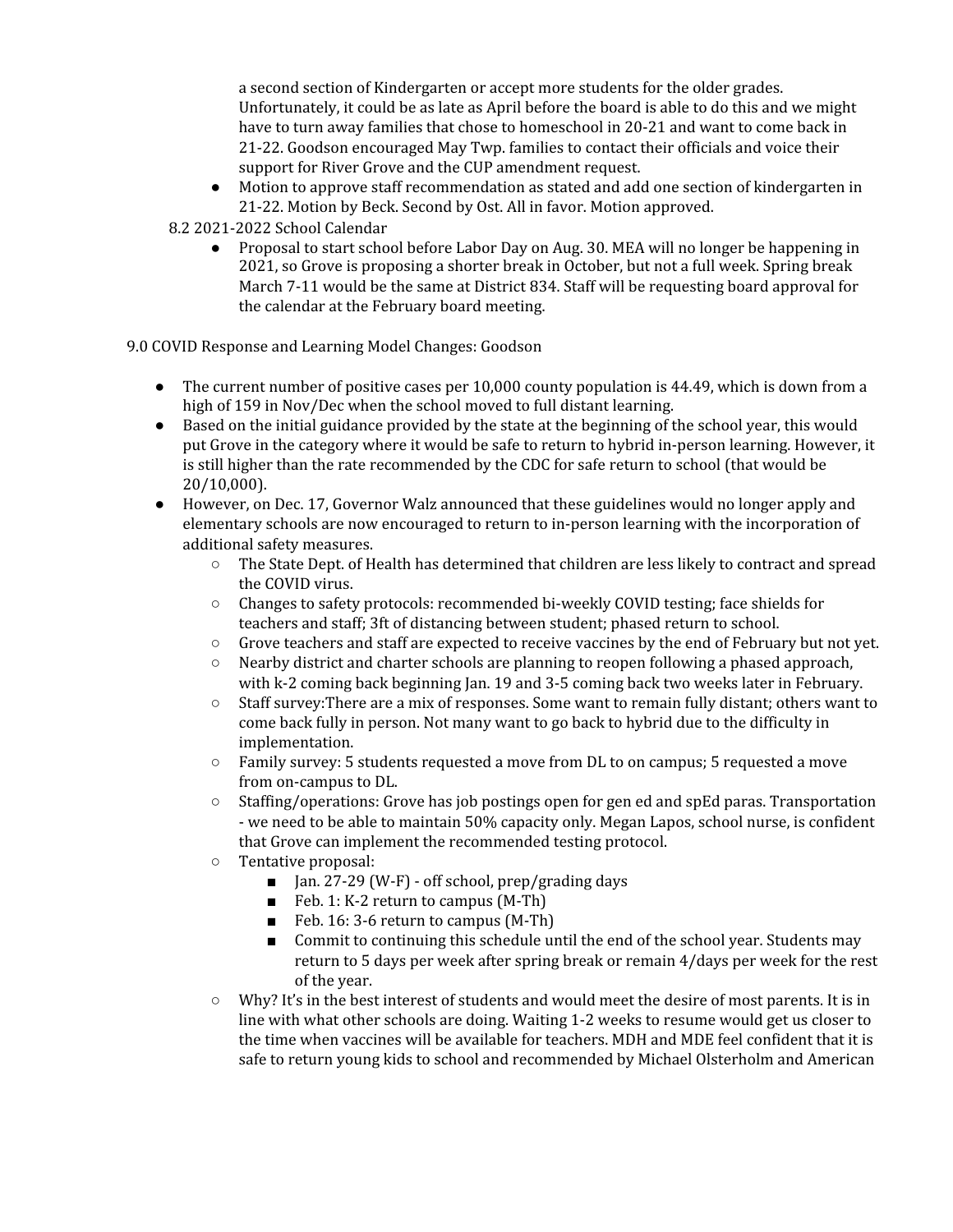Academy of Pediatrics.

- Board member questions and concerns:
	- Beck need to consider the reality of trying to maintain a 6ft distance with students when it is winter and they need help with winter clothing, etc .
	- Miller need to consider the reality that we might encounter the same operational concerns as previously due to quarantine recommendations. May need to hire additional staff to cover these shortages when they occur. Should we push back the opening day even later.
	- Ost does the school anticipate any families deciding to move to distance learning if we go back fully in person? Goodson - maybe. They have considered hiring a third distance learning teacher, if needed.
	- Goodson he gets calls from parents every single day asking when the school will reopen. We can't "remain on an island" for too long.
	- Miller it's true that the surrounding districts are re-opening, but they can also draw staff from the middle and high schools to help cover shortages and we can't.
	- Hansen do we have applications for the para position?
	- Goodson yes. He is also confident that parents will answer the call for paid support positions if needed. SpEd support also needs to be worked out before we return to in person. We might have less staffing need if we're returning to fully in person instead of hybrid.
	- Hansen should we consider beginning on Feb. 1 instead of Feb. 8?
	- Dochniak should we consider shifting our current staff if there are unequal class sizes or a big change in the number of students choosing in-person vs distance.
	- Goodson we did send parents an email with a survey to try to gauge how many shifts might happen.
	- Dochniak St. Paul Schools are planning to reopen on Feb. 1 and she is recommending that Grove does as well. They will be reopening 5 days a week. About ⅓ of families are opting to remain in distance learning.
	- Hong was initially reluctant to send her child to school fully in-person due to uncertainties related to health. Now feels more confident it is safe due to updated health guidelines. Other schools have remained fully in person throughout the fall and many of our parents are at a breaking point. Could we move forward with an intent to begin on Feb. 1 and then push it back to Feb. 8 if there are a large number of families wanting to shift to distance learning.
	- Hansen would prefer to plan on Feb. 8 from the get-go.
	- Dochniak if we wait a week to resume, there should be a convincing reason why. Does the school have funds to hire an additional distance learning teacher? We're already at a deficit.
	- Goodson there could be some families that only feel comfortable with hybrid, but his instinct is that most are comfortable with shifting from hybrid to fully in-person. Those that are in distance learning will probably choose to remain that way.
	- Ost one parent did contact her with concerns about how large the class sizes will be if the school re-opens fully in person.
	- Goodson Ele can send out a follow-up email to parents and ask them to respond by next week Monday.
	- Miller tell parents our intent is to return on Feb. 1, barring unforeseen circumstances.
	- Ost are we still giving families the possibility to switch learning modes after spring break?
	- Goodson that was the original plan, but we may have problems if there are a lot of